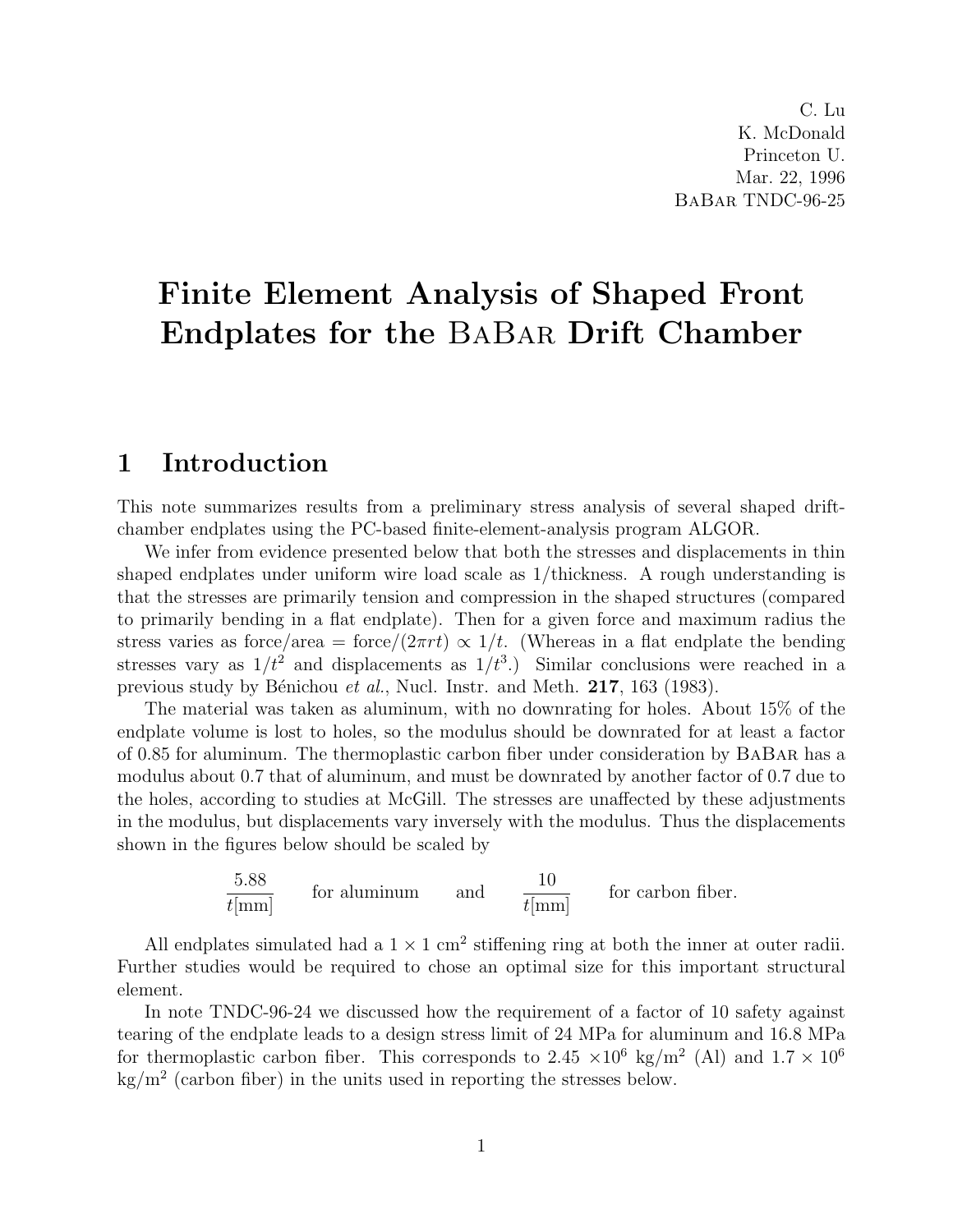## 2 Toroidal-Cap Enplate

In note TNDC-96-22 we discussed a curved endplate in which the stresses could be almost purely compressive, finding a certain cubic shape for this. We have performed FEA calculations for an endplate whose section is an arc of a circle close to 'ideal' cubic. We call the resulting shape a toroidal-cap, shown in Fig. 1, which is also recognized as the shape of a sliced bagel. Fig. 2 shows a half section through the plate, with points plotted at the nodes of the FEA simulation.



Figure 1: Illustration of the mesh used in the FEA analysis of a toroidal-cap endplate.

Figures 3 and 4 show the calculated displacements and von Mises' stress in a nominally 5-mm-thick Al endplate supported at both it inner and outer radius. Figures 5 and 6 shows results for a 2.5-mm-thick endplate. The conclusion about scaling of displacements and stress with thickness is based on comparison of the results in these four figures. We see that the scaling law is only approximate.

A 2.5-mm-thick toroidal-cap Al endplate would have the required safety factor against failure by tearing. The peak axial deflection would be only about 250  $\mu$ m.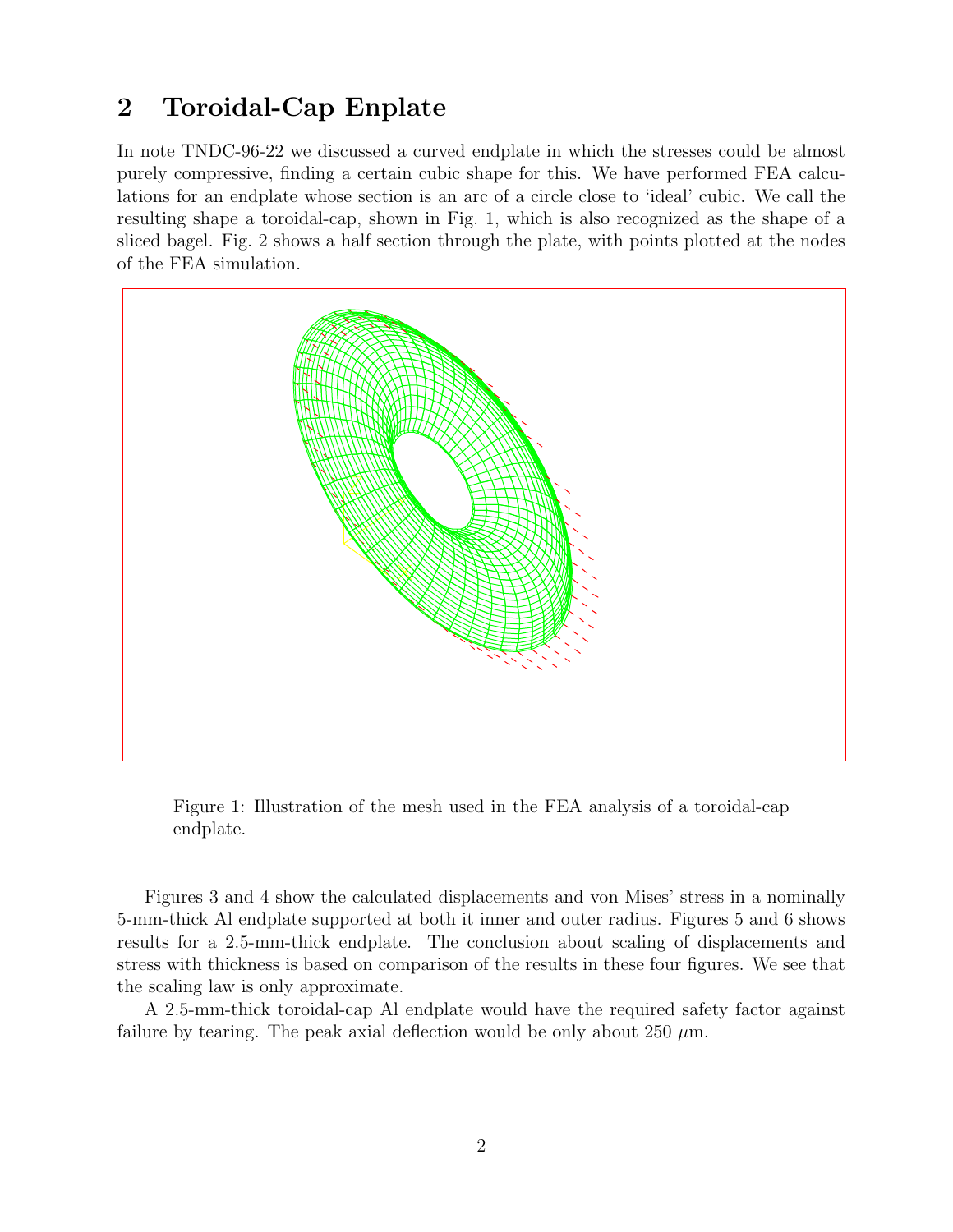

Figure 2: Radial profile of the toroidal-cap endplate. The points shown are at the nodes of the FEA simulation.



Figure 3: Radi and axial displacements of a 5-mm-thick Al toroidal-cap broidal-cap endplate under  $\,$ 



Figure 4: Von Mises Stress in a 5-mm-thick Al toroidal-cap endplate under 3500 kg wire load.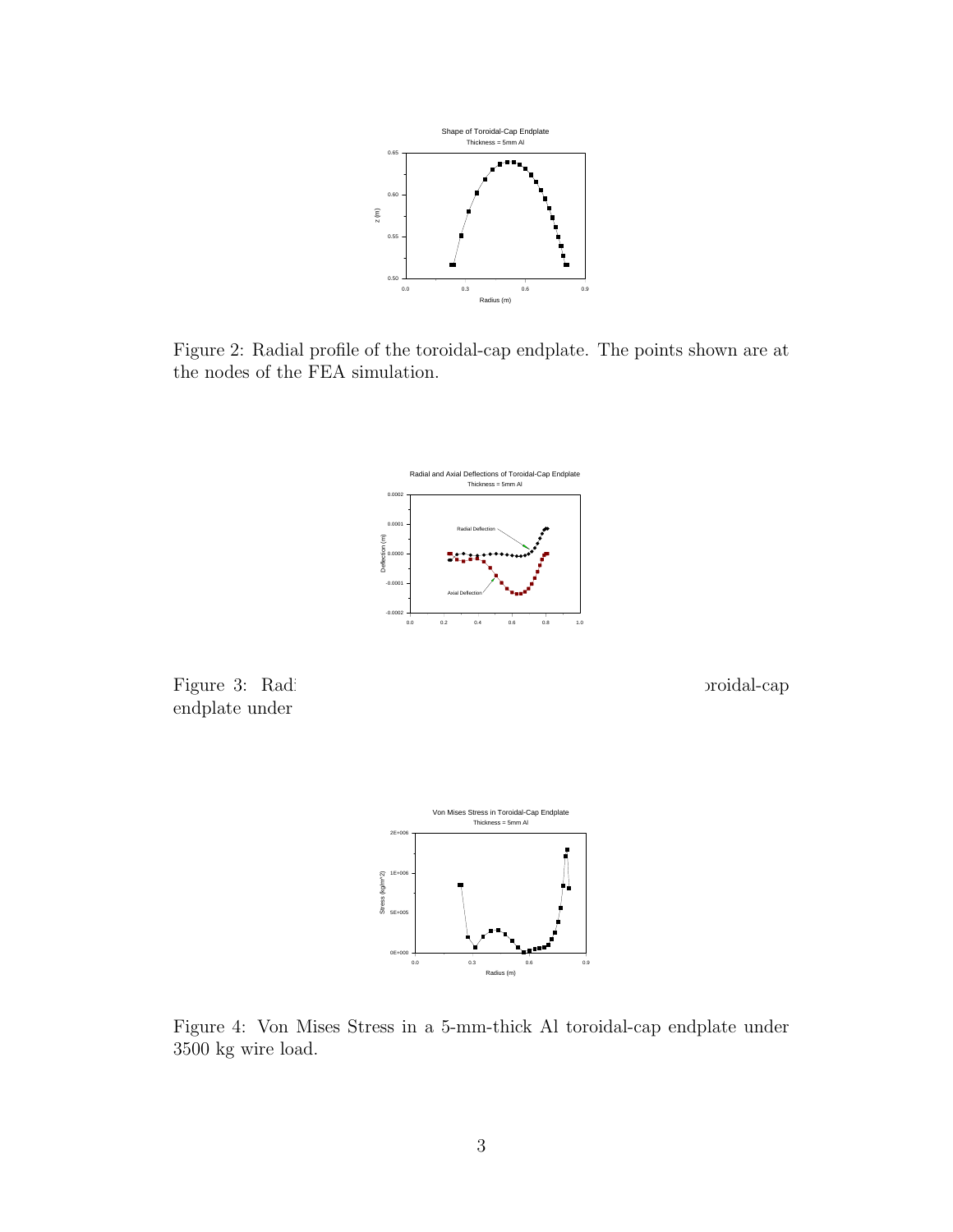

Figure 5: Radial and axial displacements of a 2.5-mm-thick Al toroidal-cap endplate under 3500 kg wire load.



Figure 6: Von Mises Stress in a 2.5-mm-thick Al toroidalcap endplate under 3500 kg wire load.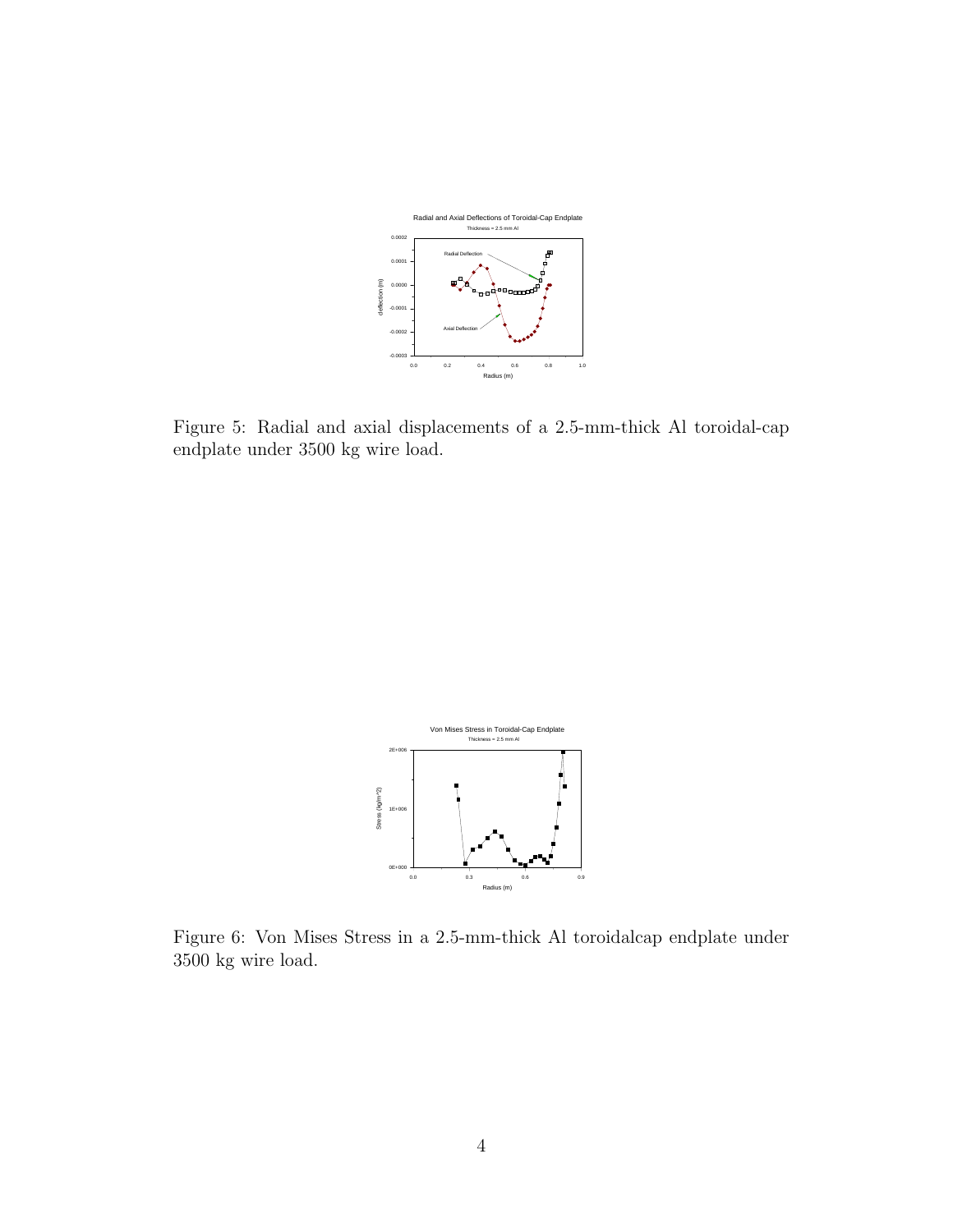## 3 Biconical Endplate

The BaBar baseline design for the front endplate is a bicone, as sketched in Figs. 7 and 8. The calculated displacements and stresses for a 5-mm-thick Al bicone supported only at its outer radius are shown in Figs. 9 and 10.



Figure 7: Illustration of the mesh used in the FEA analysis of a biconical endplate.

To maintain the 10 times safety factor against tearing an Al bicone would need to be 8 mm thick and carbon fiber one would need to be 12 mm thick. The peak axial displacements would then be 1.3 mm for Al and 1.5 mm for carbon fiber.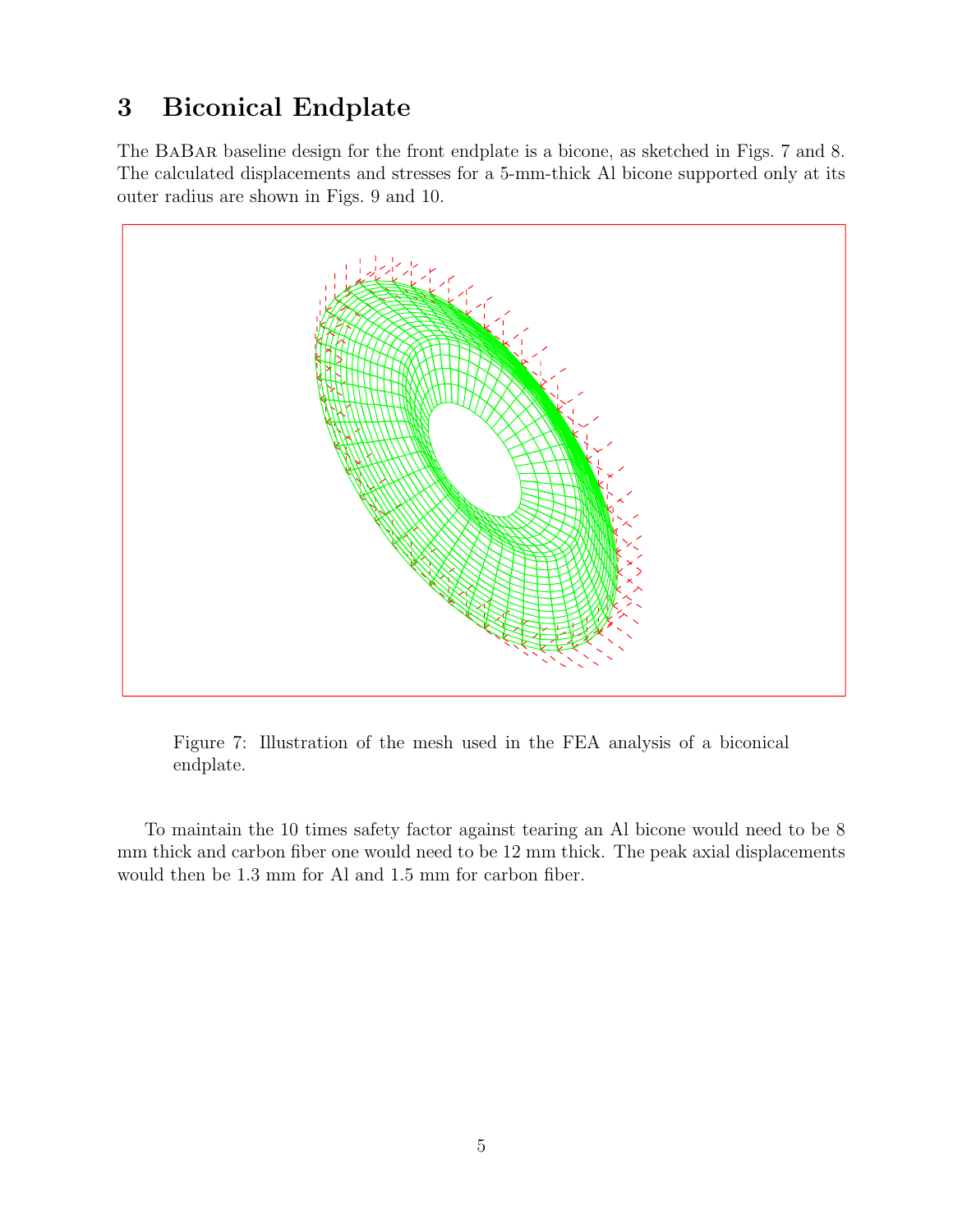

Figure 8: Radial profile of the biconical endplate. The points shown are at the nodes of the FEA simulation.



Figure 9: Radial and axial displacements of a 5-mm-thick Al biconical endplate under 3500 kg wire load.



Figure 10: Von Mises Stress in a 5-mm-thick Al biconical endplate under 3500 kg wire load.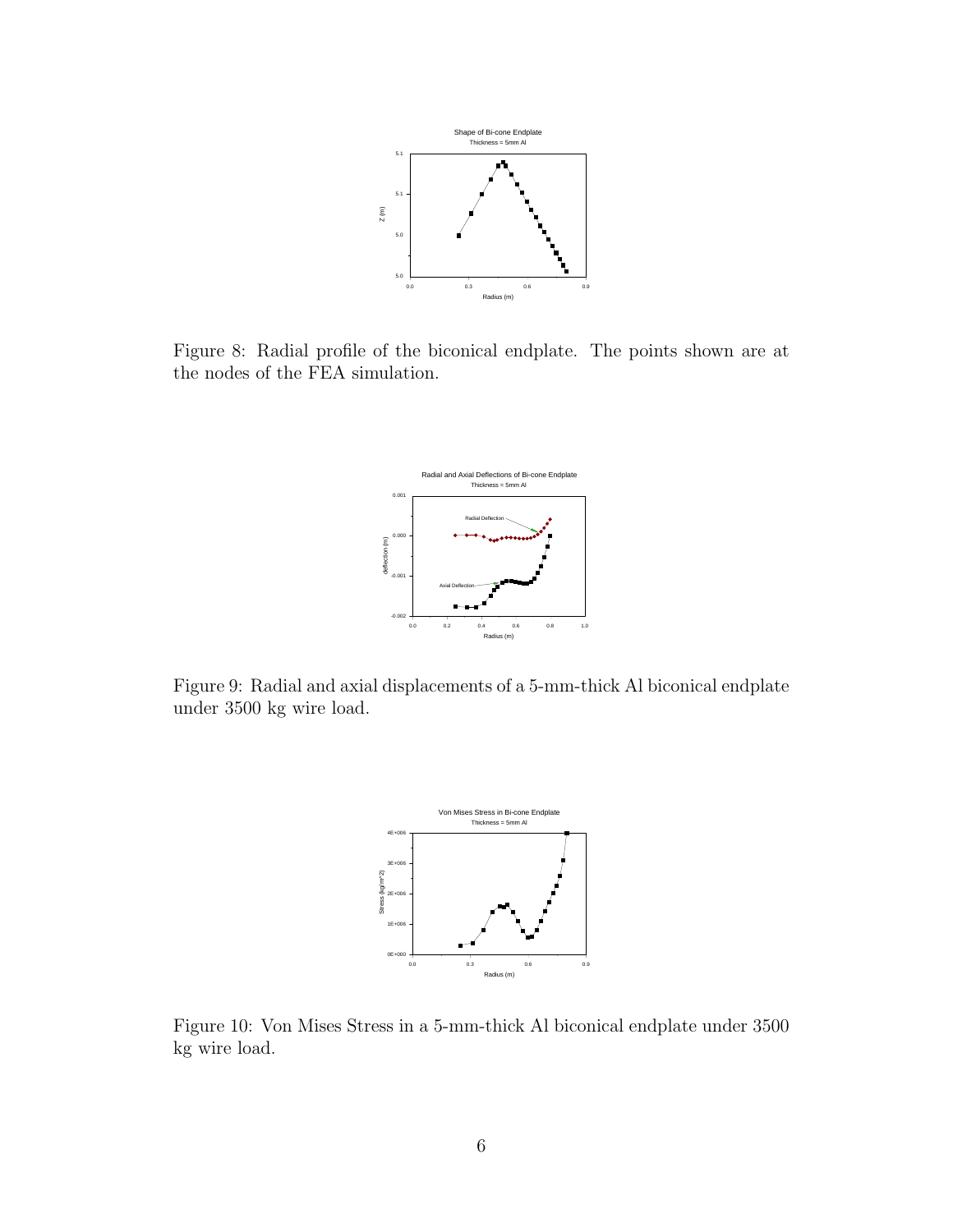#### 4 Conical Endplate

Conical endplates have been used in several large drift chambers (see Table 1 of note TNDC-96-20), and would be simpler to implement in carbon fiber than a bicone. Figures 11 and 12 shows a conical endplate of the same slope as the bicone of the previous section. Figures 13 and 14 summarize the calculated displacements and stress for a cone supported only at its outer radius.



Figure 11: Illustration of the mesh used in the FEA analysis of a conical endplate.

It is noteworthy that the peak stresses in a conical plate are higher than those in a bicone of the same thickness. This shows the advantage of vaulted structures, as known to the Romans.

To maintain the 10 times safety factor against tearing an Al cone would need to be 12 mm thick and carbon fiber one would need to be 18 mm thick. The peak axial displacements would then be 1.6 mm for Al and 1.9 mm for carbon fiber.